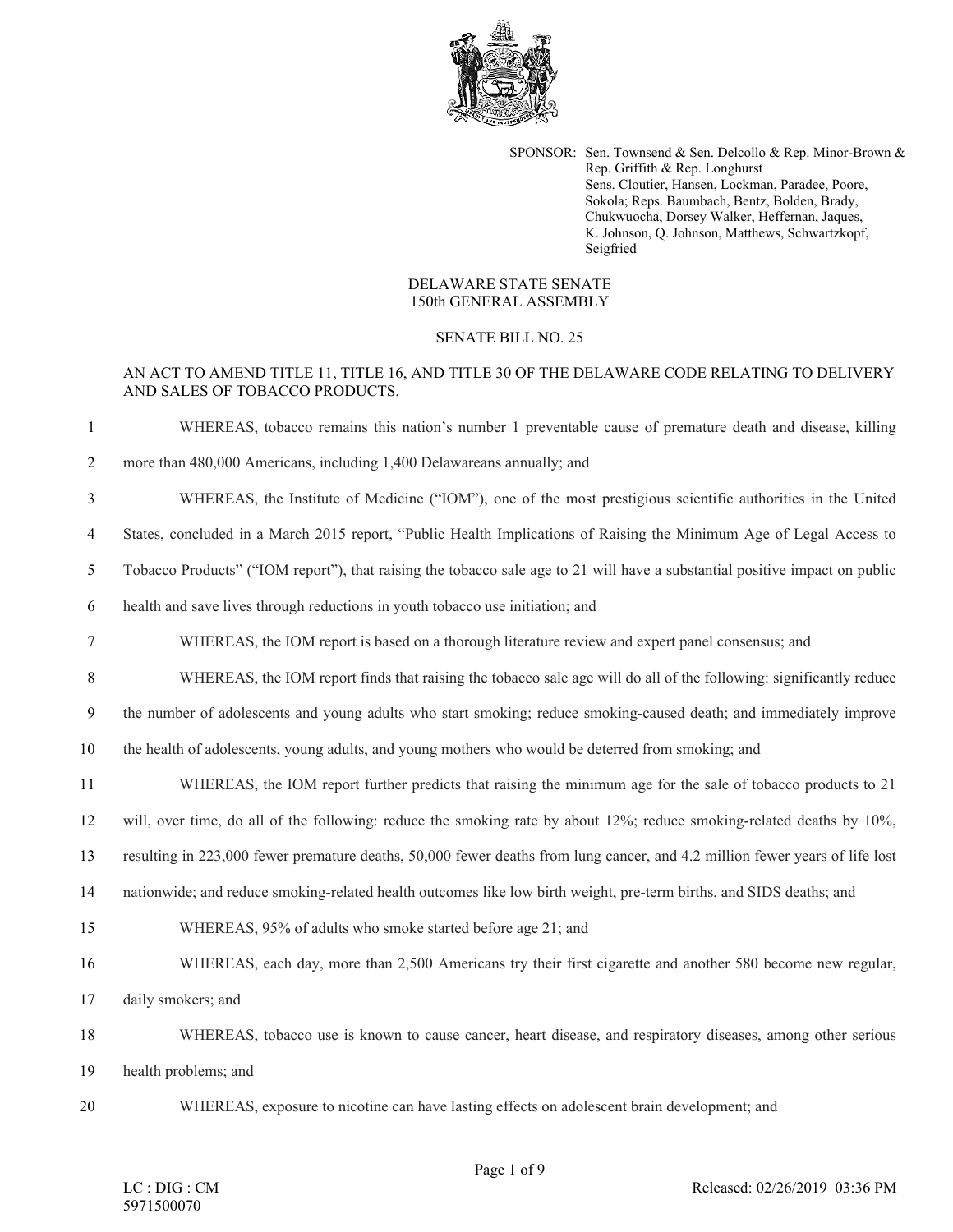| 21 | WHEREAS, the use of electronic smoking devices, which contain unregulated amounts of nicotine, among minors                          |
|----|--------------------------------------------------------------------------------------------------------------------------------------|
| 22 | has recently tripled; and                                                                                                            |
| 23 | WHEREAS, the use of cigars by youth recently surpassed the use of cigarettes; and                                                    |
| 24 | WHEREAS, the Centers for Disease Control and Prevention estimates that tobacco use costs approximately \$170                         |
| 25 | billion, including \$532 million for health care costs in Delaware each year, with \$95.6 million in costs to Delaware's             |
| 26 | Medicaid program.                                                                                                                    |
| 27 | NOW, THEREFORE:                                                                                                                      |
| 28 | BE IT ENACTED BY THE GENERAL ASSEMBLY OF THE STATE OF DELAWARE:                                                                      |
| 29 | Section 1. Amend § 1115, Title 11 of the Delaware Code by making deletions as shown by strike through and                            |
| 30 | insertions as shown by underline as follows:                                                                                         |
| 31 | § 1115. Definitions.                                                                                                                 |
| 32 | (4) "Proof of age" means a driver's license or other government-issued identification with a photograph of the                       |
| 33 | individual affixed thereon that indicates that the individual is $18.21$ years old or older.                                         |
| 34 | Section 2. Amend § 1116, Title 11 of the Delaware Code by making deletions as shown by strike through and                            |
| 35 | insertions as shown by underline as follows:                                                                                         |
| 36 | § 1116. Sale or distribution of tobacco products or tobacco substitutes to minors- individuals under the age of 21                   |
| 37 | years.                                                                                                                               |
| 38 | (a) It shall be unlawful for any person to sell or distribute any tobacco product or tobacco substitute to another                   |
| 39 | $person$ an individual who has not attained the age of $18.21$ years or to purchase any tobacco product or tobacco substitute        |
| 40 | on behalf of another such person, except that this section shall not apply to the parent or guardian of another such person.         |
| 41 | an individual under 21 years of age.                                                                                                 |
| 42 | (c) A person engaged in the sale or distribution of tobacco products or tobacco substitutes shall demand proof of                    |
| 43 | age from a prospective purchaser or recipient of such products who is under $27 \overline{30}$ years of age.                         |
| 44 | Section 3. Amend § 1117, Title 11 of the Delaware Code by making deletions as shown by strike through and                            |
| 45 | insertions as shown by underline as follows:                                                                                         |
| 46 | § 1117. Notice.                                                                                                                      |
| 47 | A person engaged in the sale or distribution of tobacco products or tobacco substitutes shall post conspicuously at                  |
| 48 | each point of purchase and each tobacco vending machine a notice stating that selling tobacco products or tobacco                    |
| 49 | substitutes to anyone under $\frac{18}{21}$ years of age is illegal, that the purchase of tobacco products or tobacco substitutes by |
| 50 | anyone under $18.21$ years of age is illegal and that a violator is subject to fines. The notice shall also state that all persons   |
|    |                                                                                                                                      |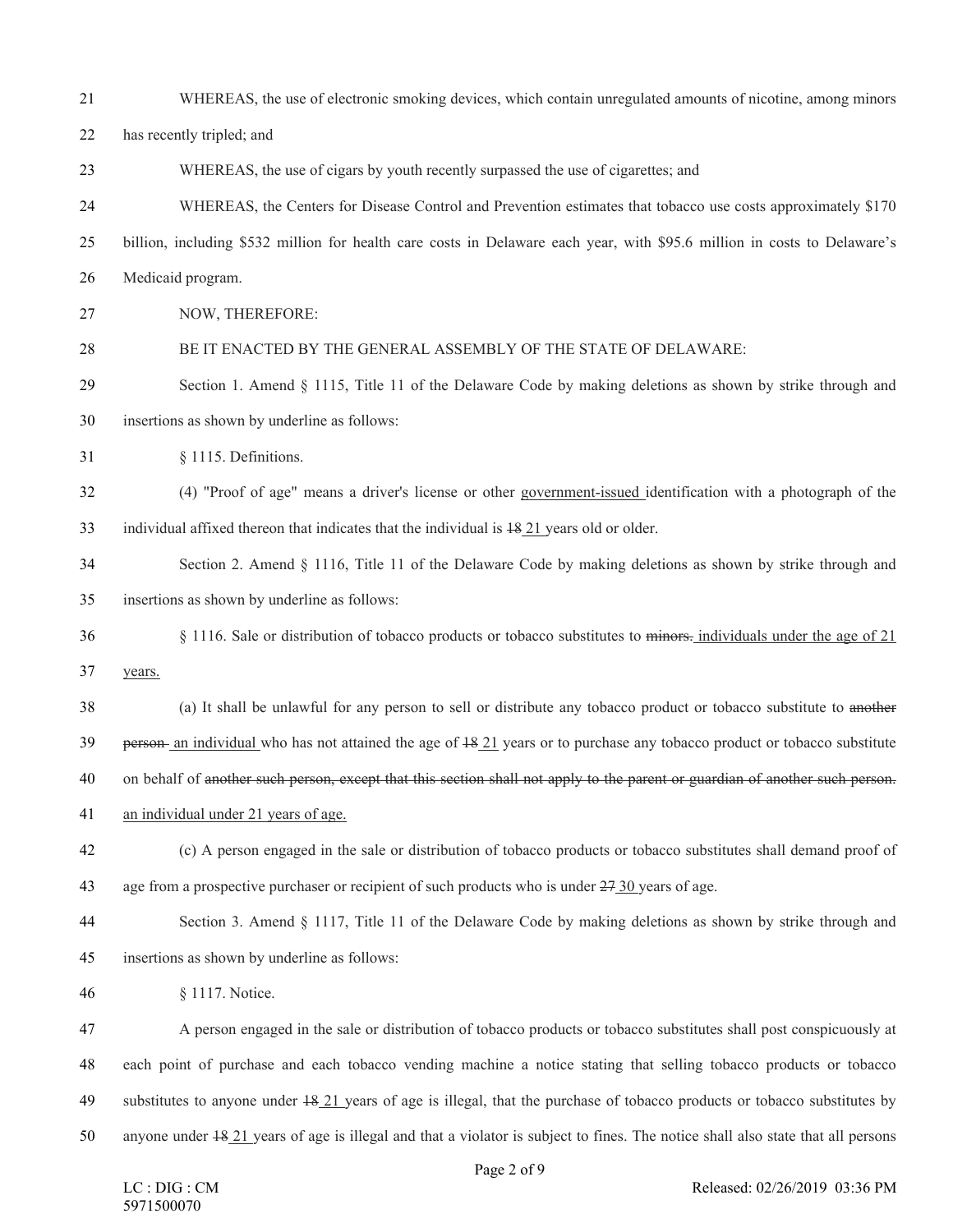selling tobacco products or tobacco substitutes are required, under law, to check the proof of age of any purchaser of tobacco products or tobacco substitutes under the age of 27 30 years. The notice shall include a toll-free telephone number to the Department of Safety and Homeland Security for persons to report unlawful sales of tobacco products or tobacco substitutes. The owners of an establishment who fail to post a notice in compliance with this section shall be subject to a fine of \$100.

 Section 4. Amend § 1118, Title 11 of the Delaware Code by making deletions as shown by strike through and insertions as shown by underline as follows:

§ 1118. Distribution of samples to minors. samples or coupons.

 (a) It shall be unlawful for any person to distribute tobacco product or tobacco substitute samples or coupons for subsequent receipt of free or discounted tobacco products or tobacco substitutes to another person an individual who has not attained the age of 18 21 years.

 Section 5. Amend § 1119, Title 11 of the Delaware Code by making deletions as shown by strike through and insertions as shown by underline as follows:

64 § 1119. Distribution of eigarettes tobacco products or tobacco substitutes through vending machines.

 (a) It shall be unlawful for any person to distribute or permit the distribution of tobacco products or tobacco substitutes through the operation of a vending machine in a public place, except as provided in subsection (b) of this section.

 (b) Pursuant to subsection (a) of this section, a person may distribute or permit the distribution of tobacco products or tobacco substitutes through the operation of a vending machine in a taproom, tavern, tobacco shop or in premises in 70 which a person- an individual who has not attained the age of  $\frac{18.21}{2}$  years is prohibited by law from entering. A tobacco vending machine must be operated a minimum of 25 feet from any entrance to the premises and must be directly visible to the owner or supervisor of the premises.

 (c) It shall be unlawful for any person who owns, operates or manages a business establishment where tobacco products or tobacco substitutes are offered for sale over the counter at retail to maintain such products in any display accessible to customers that is not under the control of a cashier or other employee. This prohibition shall not apply to 76 business establishments to which persons-individuals under the age of  $\frac{1821}{10}$  are not admitted unless accompanied by an adult, tobacco vending machines as permitted under subsection (b) of this section, or tobacco stores. As used in this subsection, "under the control" means customers cannot readily access the tobacco products or tobacco substitutes without the assistance of a cashier or other employee. A display that holds tobacco products or tobacco substitutes behind locked doors shall be constructed construed as under the control of a cashier or other employee.

Page 3 of 9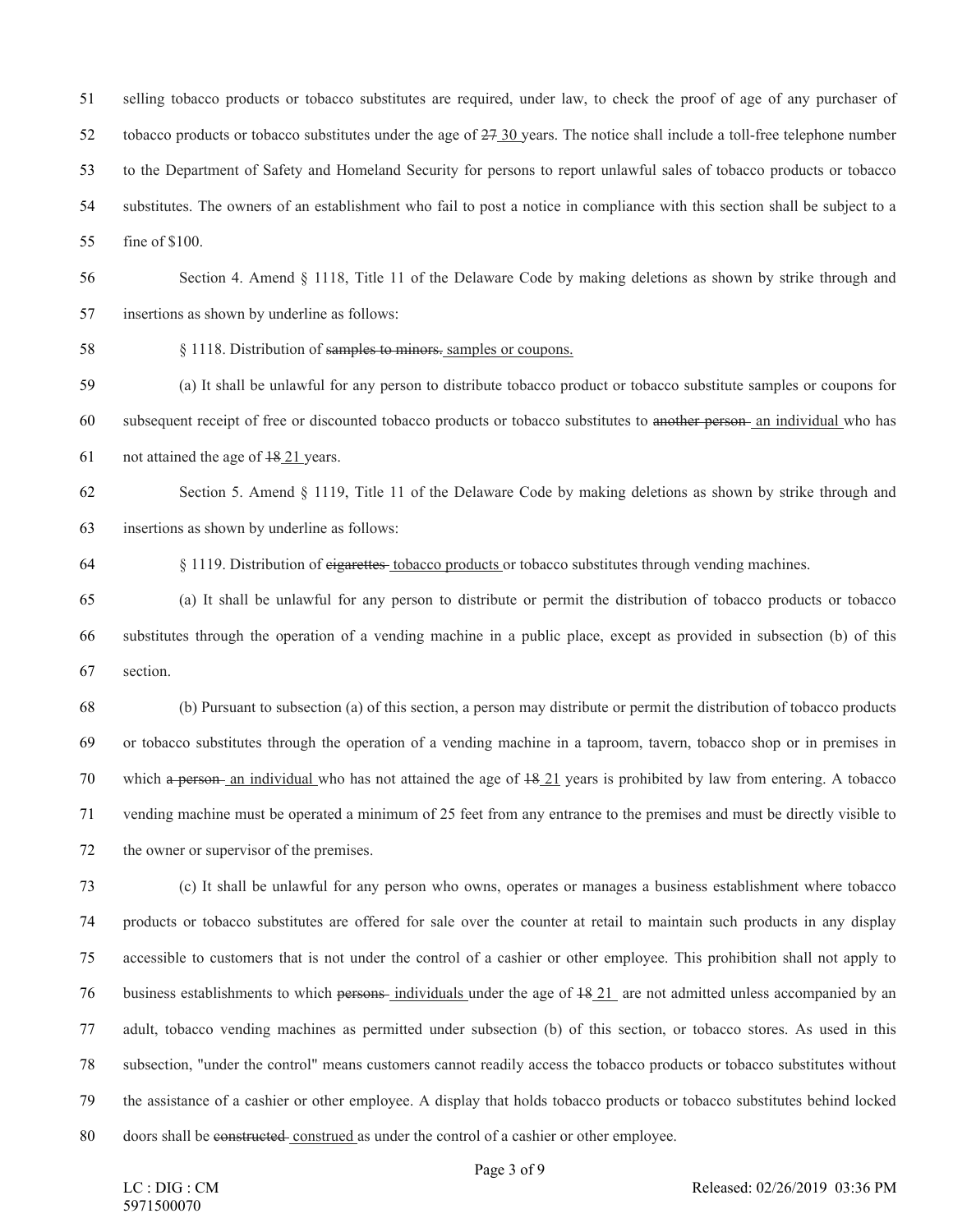- 81 Section 6. Amend § 1121, Title 11 of the Delaware Code by making deletions as shown by strike through and insertions as shown by underline as follows:
- § 1121. Penalties.
- (a)(1) Notwithstanding any other provision of Delaware law, a person who violates § 1116, § 1118, § 1119 § 1119,
- 85 or  $\S$  1120 of this title shall be regarding an individual who is under 18 years old is guilty of a violation and shall be is fined
- \$250 for the first offense offense, \$500 for the second offense offense, and \$1,000 for the third and all subsequent offenses.
- 87 (2) Notwithstanding any other provision of Delaware law, a person who violates § 1116, § 1118, § 1119, or §
- 1120 of this title regarding an individual who is at least age 18 years old but less than 21 years old is subject to a civil
- penalty as follows:
- a. For a first occurrence, fined \$250.
- 

91 b. For a second occurrence, fined \$500.

c. For a third or subsequent occurrence, fined \$1,000.

 (b) Additionally, and notwithstanding any other provision of Delaware law, in imposing a penalty for a second, 94 third third, or other subsequent offense under this subpart, the court may order the Department of Finance to suspend the 95 defendant's license for sale of tobacco products, issued pursuant to under § 5307 of Title 30, for a period not to exceed 6 months. Upon the suspension of such license, the court shall advise the Department of Finance of the suspension in writing. The holder of the license shall surrender the license to the Department of Finance and no refund of fees shall will be paid. For purposes of this subpart, a subsequent offense is one that occurs within 12 months of a prior like offense.

- Section 7. Amend § 1122, Title 11 of the Delaware Code by making deletions as shown by strike through and insertions as shown by underline as follows:
- 101 § 1122. Affirmative defense.
- In any prosecution for an offense under this subpart, it shall be an affirmative defense that the purchaser or recipient of tobacco products or tobacco substitutes who had not reached the age of 18 21 years presented to the accused 104 proof of age which set forth information that would lead a reasonable person to believe that such individual was  $18.21$  years of age or older.
- Section 8. Amend § 1123, Title 11 of the Delaware Code by making deletions as shown by strike through and
- insertions as shown by underline as follows:
- § 1123. Liability of employer.
- 109 (a) If a sale or distribution of any tobacco product or tobacco substitute or coupon is made in violation of § 1116, §
- 110 1118, § 1119 or § 1119, or § 1120 of this title, the owner, proprietor, franchisee, store manager or other person in charge of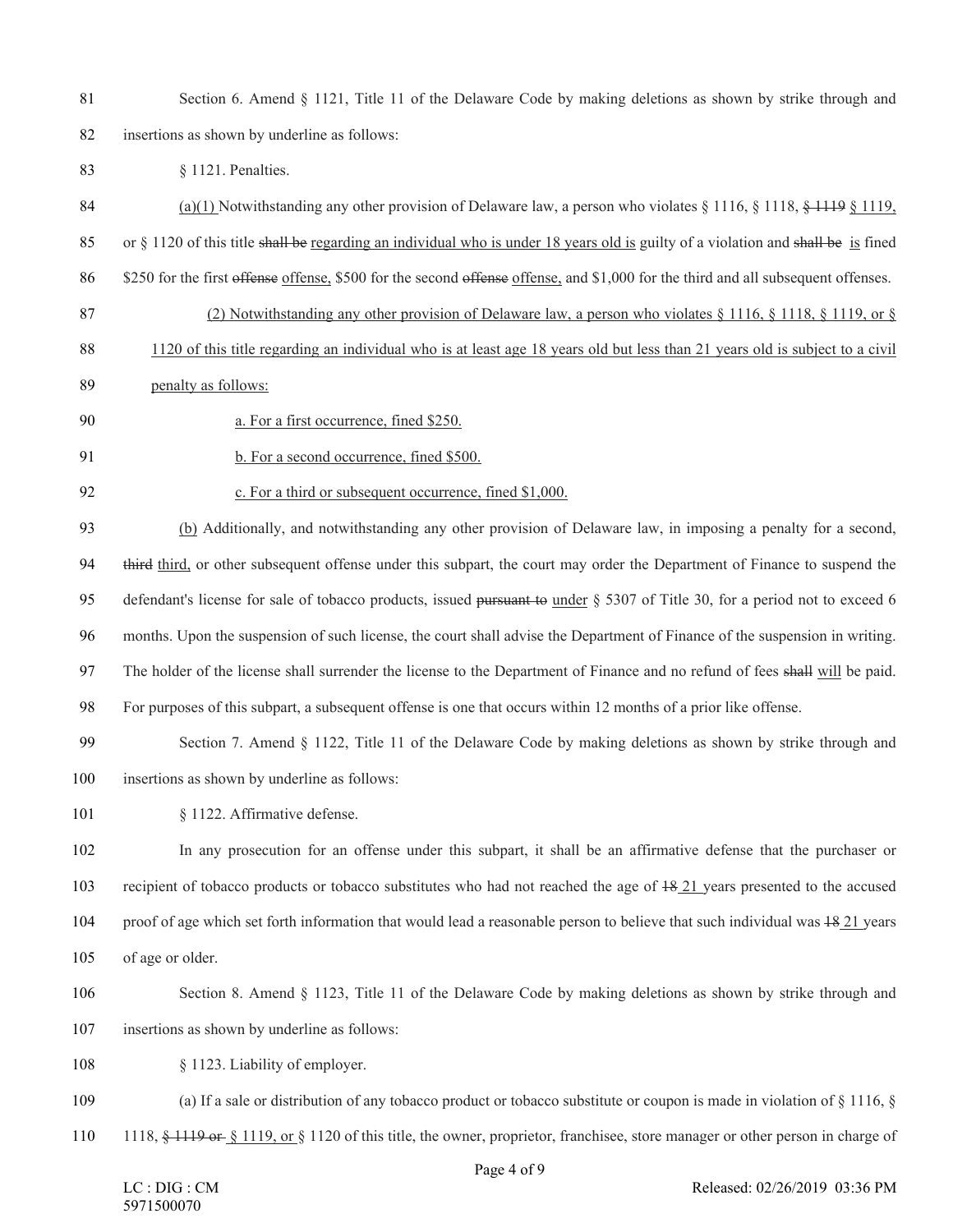the establishment where the violation occurred shall be guilty of the violation and shall be subject to the fine only if the retail licensee has received written notice of the provisions of §§ 1116 through 1121 of this title by the Department of Safety and Homeland Security. For purposes of determining the liability of a person who owns or controls franchises or business operations in multiple locations, for a second or subsequent violation of this subpart, each individual franchise or

business location shall be deemed a separate establishment.

116 (b) Notwithstanding any other provision of this subpart, in any prosecution for a violation of §§ 1116, 1118 and 1118, or 1120 of this title, the owner, proprietor, franchisee, store manager or other person in charge of the establishment where the alleged violation occurred shall have an affirmative defense if such person or entity can establish that prior to the date of the violation the person or entity:

- (1) Had adopted Adopted and enforced a written policy against selling tobacco products or tobacco substitutes to persons under 18 21 years of age;
- 122 (2) Had informed Informed its employees of the applicable laws regarding the sale of tobacco products or 123 tobacco substitutes to persons under  $\frac{1821}{21}$  years of age;
- (3) Required employees to sign a form indicating that they have been informed of and understand the written 125 policy required herein;
- (4) Required employees to verify the age of tobacco product or tobacco substitute customers by means of
- photographic identification; and
- (5) Had established Established and enforced disciplinary sanctions for noncompliance.
- (c) The affirmative defense established in subsection (b) of this section may be used by an owner, proprietor,

130 franchisee, store manager-manager, or other person in charge of the establishment no more than twice-1 time at each

- 131 location within any 12-month 36 month period.
- Section 9. Amend § 1124, Title 11 of the Delaware Code by making deletions as shown by strike through and insertions as shown by underline as follows:
- 134 § 1124. Purchase or receipt of tobacco products or tobacco substitutes by minors. [Reserved.]
- (a) It shall be unlawful for any person who has not attained the age of 18years to purchase a tobacco product or
- tobacco substitute, to accept receipt of a sample, to exchange a coupon for a tobacco product or tobacco substitute, or to
- present or offer to another person a purported proof of age which is false, fraudulent or not actually that person's own proof
- 138 of age, for the purpose of purchasing or receiving any tobacco product or tobacco substitute or redeeming a coupon for a
- tobacco product or tobacco substitute.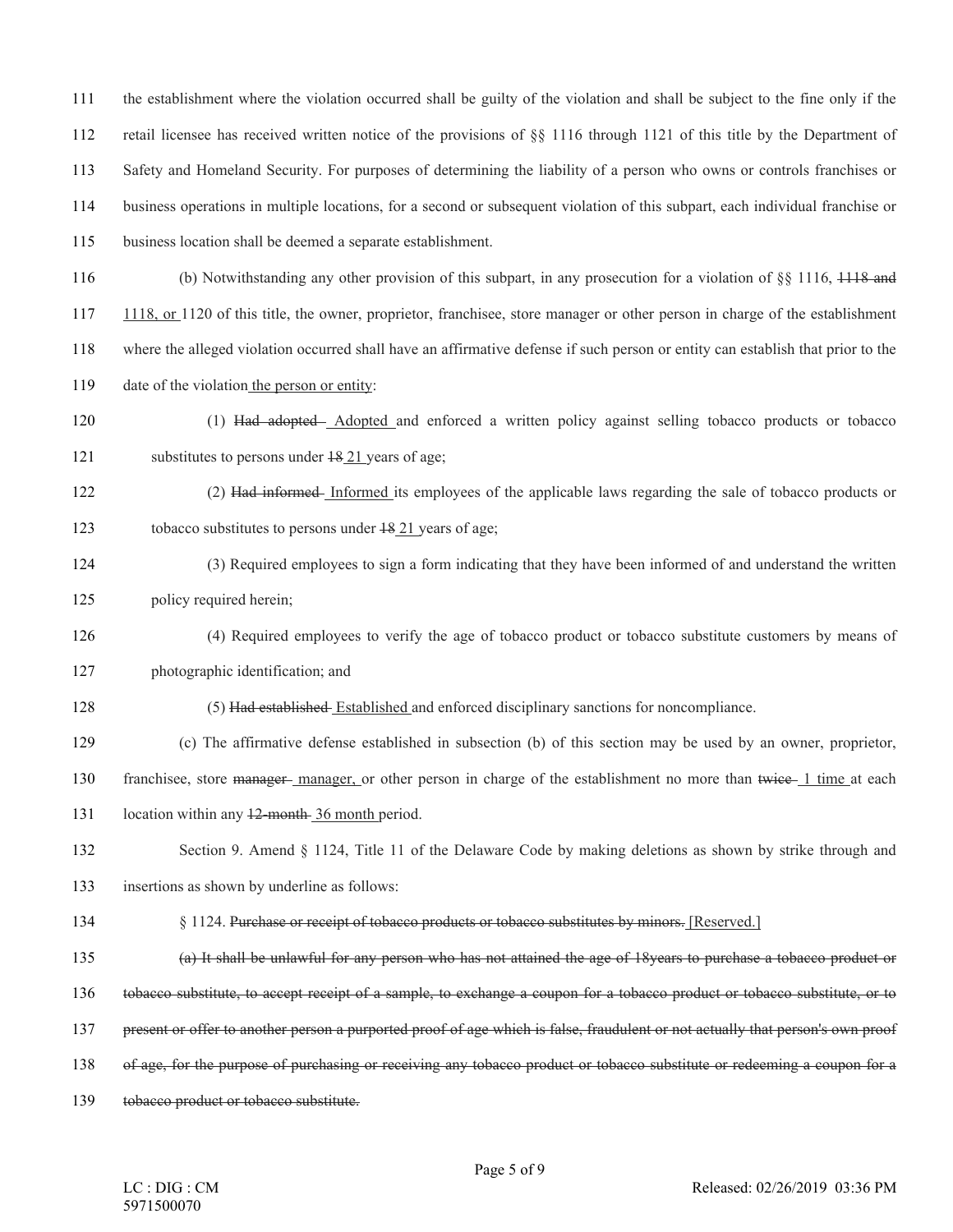- (b) A person who violates subsection (a) of this section shall be adjudged delinquent and shall for a first
- adjudication be fined \$50 or ordered to perform 25 hours of community service work, and for a second adjudication and for
- 142 all subsequent adjudications be fined \$50 and ordered to perform 50 hours of community service work. A subsequent
- 143 adjudication of delinquency is one that occurs within 12 months of a prior like offense.
- Section 10. Amend § 1125, Title 11 of the Delaware Code by making deletions as shown by strike through and insertions as shown by underline as follows:
- § 1125. Unannounced inspections; reporting; enforcement.
- (b) Persons An individual under the age of 18 21 may be enlisted by the Department of Safety and Homeland 148 Security or its delegates to test compliance with and enforcement of  $\frac{120 \text{ rad}}{116}$  and 1124  $\frac{120 \text{ rad}}{116}$  through 1120 and § 149 1124 of this title, provided however, that such persons- the individual may be used only under the direct supervision of the 150 Department of Public Safety, Safety and Homeland Security, its employees or delegates and only where written parental
- consent has been provided. provided for an individual under the age of 18.
- 152 (c) Participation in the inspection and enforcement activities of this section by a person an individual under  $18\ 21$ 153 years of age shall not constitute a violation of this subpart for the person-individual under  $18/21$  years of age, and the person individual under 18 21 years of age is immune from prosecution thereunder, or under any other provision of law 155 prohibiting the purchase of these products by a person an individual under  $\frac{18}{21}$  years of age.
- 156 (d) The Department of Safety and Homeland Security shall adopt and publish guidelines for the use of persons individuals under 18 21 years of age in inspections conducted pursuant to under this section.
- Section 11. Amend § 2908, Title 16 of the Delaware Code by making deletions as shown by strike through and insertions as shown by underline as follows:
- 
- § 2908. Vapor establishments.
- (b) Any vapor establishment permitted to have emissions produced by electronic smoking devices in such vapor establishment pursuant to this section, and which permits such emissions, shall prohibit anyone under the age of 18 21 from entering and shall display a sign at all entrances stating that no one under the age of 18 21 is allowed in such vapor establishment.
- Section 12. Amend § 5361, Title 30 of the Delaware Code by making deletions as shown by strike through and
- insertions as shown by underline as follows:
- § 5361. Definitions.
- For purposes of this subchapter:
- 

(1) "Adult" means a person who is at least the legal minimum purchase age.

Page 6 of 9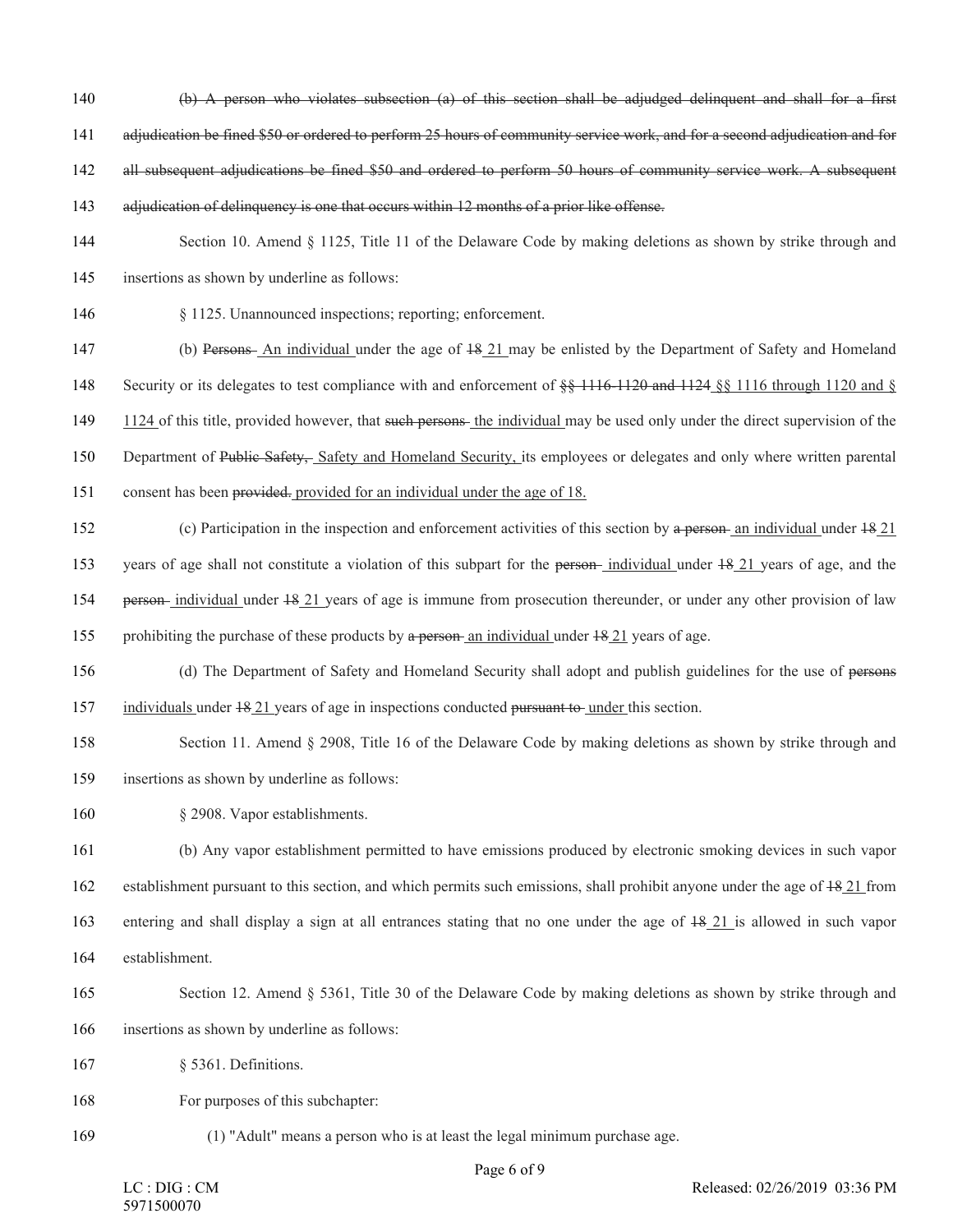| 170 | (6) "Legal minimum purchase age" is the minimum age at which an individual may legally purchase any                |
|-----|--------------------------------------------------------------------------------------------------------------------|
| 171 | tobacco product in this State. State under § 1124 of Title 11.                                                     |
| 172 | (11) "Tobacco products" means 1 or more cigarettes, herbal cigarettes, bidis, chewing tobacco, powdered            |
| 173 | tobacco, snuff or any other, noneigar or nonpipe tobacco product. a. "Tobacco product" means any of the following: |
| 174 | 1. A product, including a cigarette, cigar, hookah, pipe tobacco, chewing tobacco, snuff, or snus, that            |
| 175 | is all of the following:                                                                                           |
| 176 | A. Intended for human consumption or likely to be consumed, by any means, including                                |
| 177 | smoking, heating, chewing, absorbing, dissolving, inhaling, or ingesting.                                          |
| 178 | B. Made from or derived from tobacco or that contains nicotine.                                                    |
| 179 | 2. A vapor product.                                                                                                |
| 180 | 3. A component or accessory used in the consumption of a tobacco product, including filters, rolling               |
| 181 | papers, and pipes.                                                                                                 |
| 182 | 4. A liquid used in an electronic smoking device, including liquids that contain nicotine and liquids              |
| 183 | that do not contain nicotine.                                                                                      |
| 184 | 5. An electronic smoking device.                                                                                   |
| 185 | b. "Tobacco product" does not mean a drug, device, or combination product authorized for sale by the               |
| 186 | United States Food and Drug Administration under the Federal Food, Drug, and Cosmetic Act (21 USCS §§              |
| 187 | 301 et seq.).                                                                                                      |
| 188 | Section 13. Amend § 5363, Title 30 of the Delaware Code by making deletions as shown by strike through and         |
| 189 | insertions as shown by underline as follows:                                                                       |
| 190 | § 5363. Age verification requirements.                                                                             |
| 191 | (a) No person shall mail, ship or otherwise deliver any tobacco product in connection with a delivery sale unless  |
| 192 | prior to the 1st delivery sale to such consumer:                                                                   |
| 193 | (1) Receives both a copy of a valid form of government identification showing date of birth to verify the          |
| 194 | purchaser is age 48.21 years or over and an attestation from the purchaser certifying that the information on the  |
| 195 | government identification truly and correctly identifies the purchaser and the purchaser's current address. Such   |
| 196 | attestation shall also confirm:                                                                                    |
| 197 | a. That the prospective consumer understands that signing another person's name to such certification is           |
| 198 | illegal;                                                                                                           |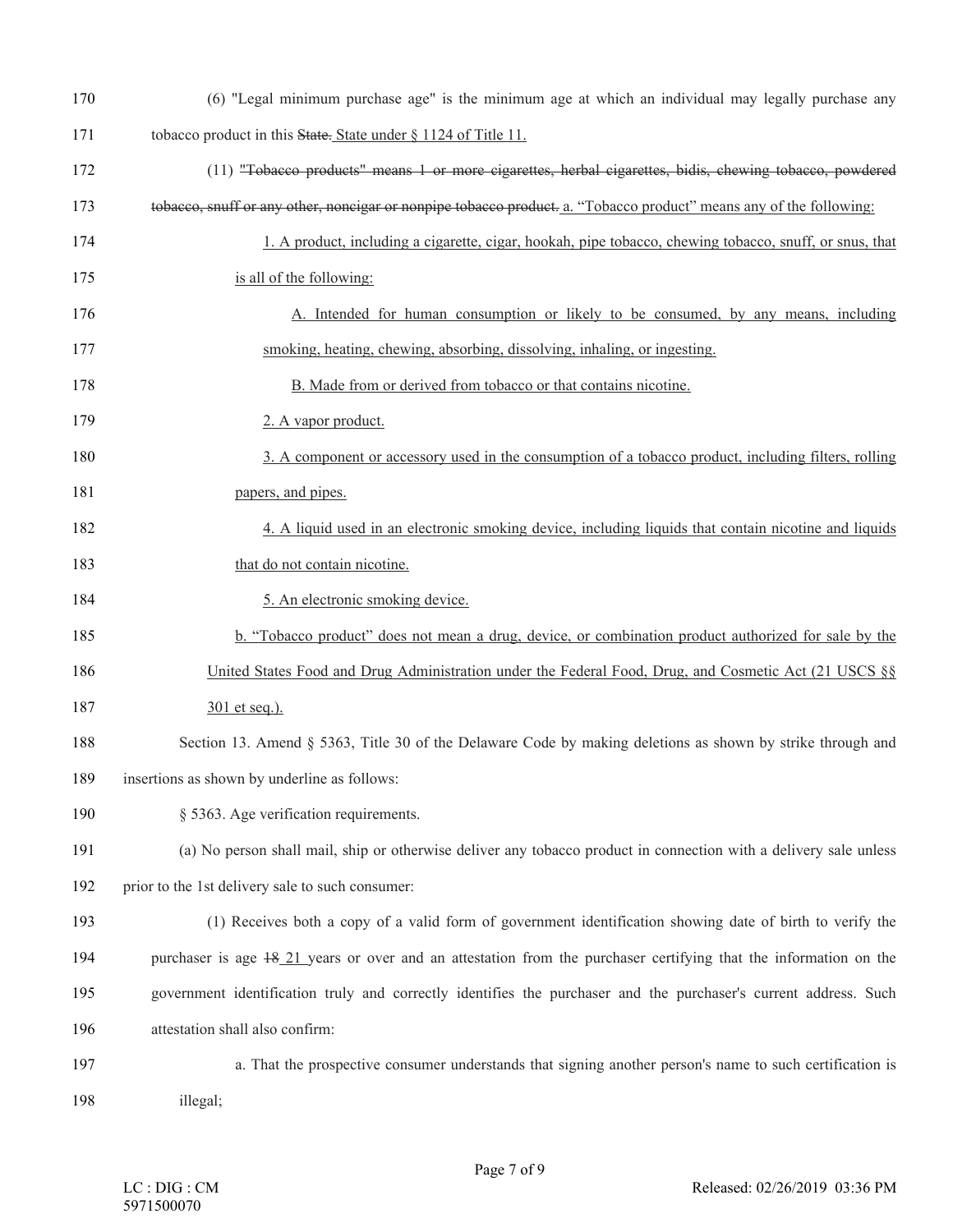- 
- 199 b. That the sale of tobacco products, including cigarettes, to individuals under the legal minimum 200 purchase age is illegal; and
- 201 c. That the purchase of tobacco products, including cigarettes, by individuals under the legal minimum 202 purchase age is illegal under the laws of this State;
- 203 (c) Any wholesale or retail seller of cigars or pipe tobacco shall affirm that the purchaser of said product is  $18-21$ 204 years of age or older before the time of sale.
- 205 Section 14. Amend § 5365, Title 30 of the Delaware Code by making deletions as shown by strike through and 206 insertions as shown by underline as follows:
- 207 § 5365. Shipping requirements.
- 208 (a) Each person who mails, ships or otherwise delivers any a tobacco product-product, as defined under § 5301 of
- 209 this title, in connection with a delivery sale shall become affixing agents as defined by under  $\S$  5301 of this title and shall be
- 210 eligible to receive commissions pursuant to under  $\S$  5318 of this title and further shall: title. Each person who mails, ships
- 211 or otherwise delivers a tobacco product, as defined under § 5361 of this title, must do all of the following:
- 212 (1) Include as part of the bill of lading or other shipping documents a clear and conspicuous statement 213 providing as follows: "Any Tobacco Product: Delaware Law Prohibits Shipping to Individuals Under 18, 21, and 214 Requires the Payment of all Applicable Taxes";
- 215 (2) Use a method of mailing, shipping or delivery that obligates the delivery service to require:
- 216 a. The consumer placing the purchase order for the delivery sale or another adult of legal minimum 217 purchase age residing at the consumer's address, to sign to accept delivery of the shipping container; and
- 218 b. Proof, in the form of a valid, government-issued identification bearing a photograph of the individual
- 
- 219 who signs to accept delivery of the shipping container, demonstrating that the individual is either the addressee or
- 220 another adult of legal minimum purchase age residing at the consumer's address.
- 221 However, proof of the legal minimum purchase age shall be required only if such individual appears to be
- 222 under 27 30 years of age; and
- 223 (3) Provide to the delivery service retained for such delivery sale evidence of full compliance with § 5367 of
- 224 this title.

## SYNOPSIS

This Act restricts access to tobacco products and tobacco substitutes to individuals under age 21 by doing all of the following:

1. Prohibits sales of tobacco products or tobacco substitutes to individuals who are under 21.

- 2. Imposes a civil penalty for sales to individuals between the ages of 18 and 21.
- 3. Repeals the ability of a parent or guardian to purchase tobacco products or tobacco substitutes for a minor.